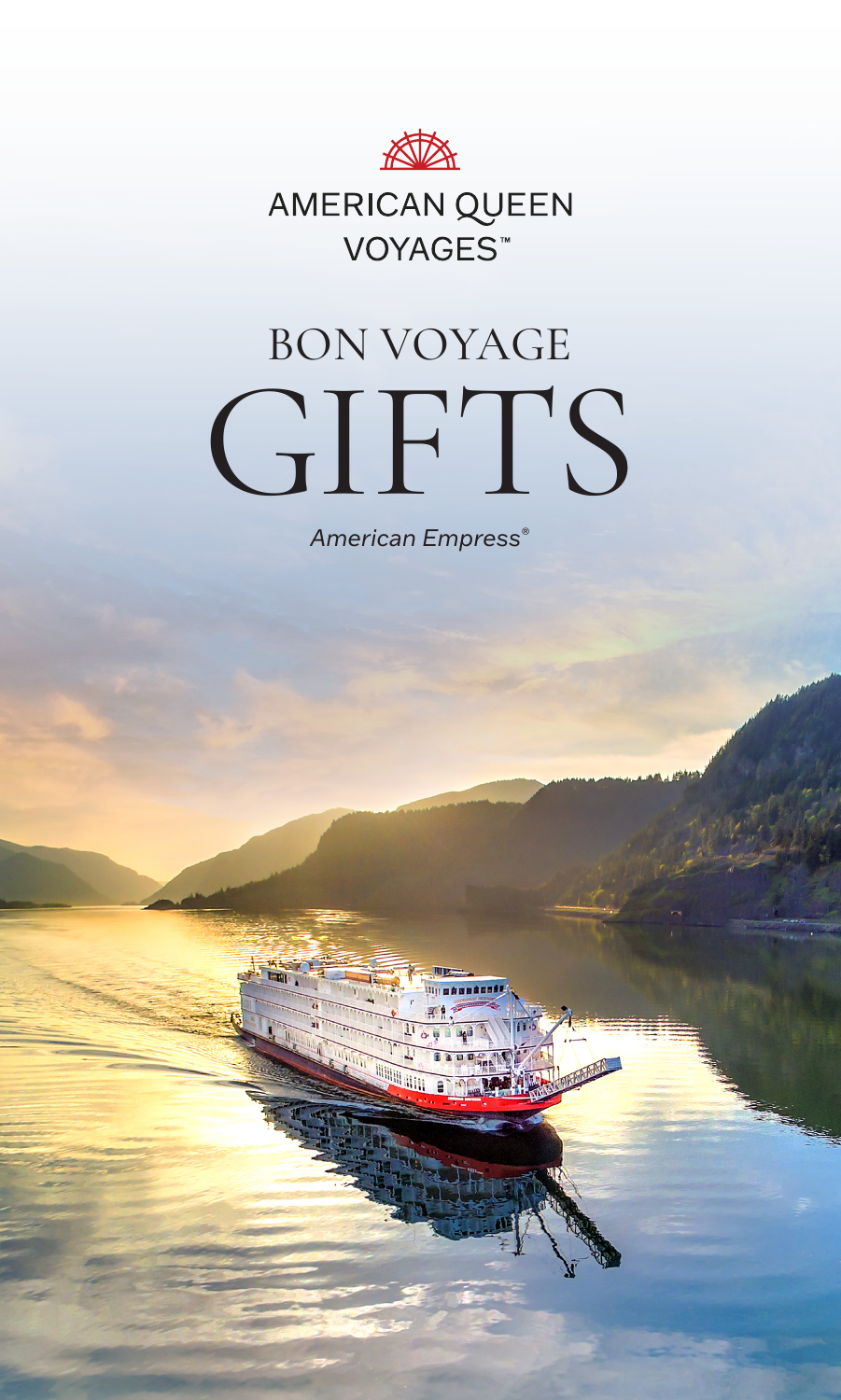## GIFTS OF WINE

## Champagne & Sparkling

| <b>Veuve Clicquot</b>           |  |
|---------------------------------|--|
|                                 |  |
| <b>Perrier-Jouët Grand Brut</b> |  |
|                                 |  |
| <b>Mumm Napa Brut Prestige</b>  |  |
|                                 |  |
| <b>Chloe Prosecco</b>           |  |
|                                 |  |

#### Rose & White

 $\overline{a}$ 

#### **Primarius Pinot Gris**  $\mu$  =

| <b>Josh Cellars Chardonnay</b>                |  |
|-----------------------------------------------|--|
|                                               |  |
| 50° Riesling Trocken                          |  |
|                                               |  |
| <b>Duck Pond Pinot Gris</b>                   |  |
|                                               |  |
| <b>Oyster Bay Marlborough Sauvignon Blanc</b> |  |
|                                               |  |
|                                               |  |

#### $Red$

| <b>Silverado Cabernet Sauvignon</b>      |  |
|------------------------------------------|--|
| La Crema Pinot Noir                      |  |
| <b>Desert Wind Cabernet Sauvignon</b>    |  |
| <b>Canoe Ridge The Expedition Merlot</b> |  |
| <b>Pendulum Red</b>                      |  |
| <b>Primarius Pinot Noir</b>              |  |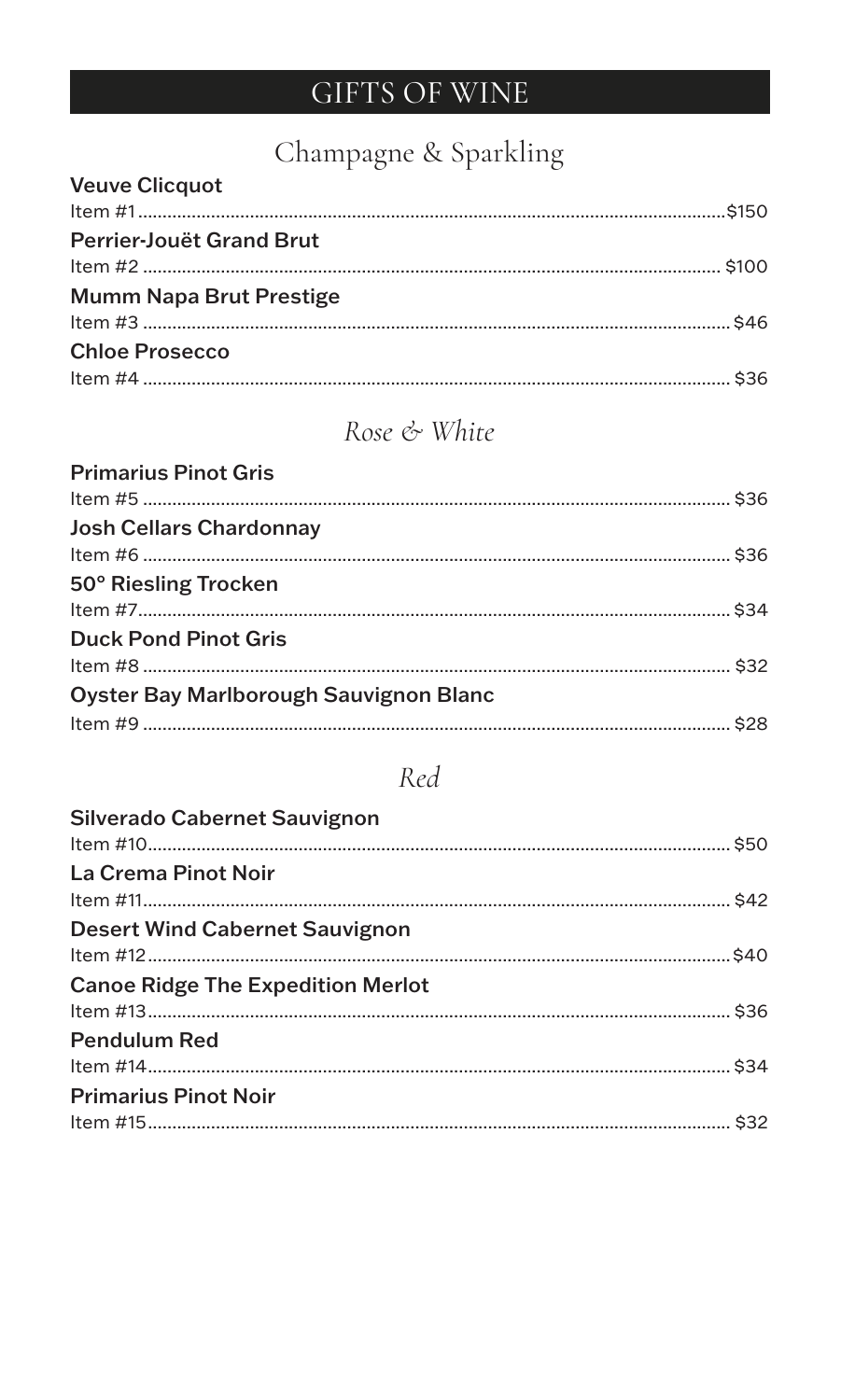## GIFT PACKAGES

| Premium Gift Package:                                                                     |
|-------------------------------------------------------------------------------------------|
| Perrier-Jouët Grand Brut, a Large Floral Arrangement and a \$100<br><b>Onboard Credit</b> |
|                                                                                           |
| Deluxe Gift Package:                                                                      |
| Mumm Napa Brut Prestige, a Medium Floral Arrangement<br>and a \$50 Onboard Credit         |
|                                                                                           |
| Classic White Wine Gift Package:                                                          |
| Primarius Pinot Gris, a Fruit Basket and a Medium Floral Arrangement                      |
|                                                                                           |
| Classic Red Wine Gift Package:                                                            |
| Canoe Ridge The Expedition Merlot, a Fruit Basket and a Medium Floral<br>Arrangement      |
|                                                                                           |
|                                                                                           |
| SPECIAL OCCASION                                                                          |
| A Large Floral Arrangement                                                                |

| A Large Floral Affair generic           |  |
|-----------------------------------------|--|
|                                         |  |
| A Medium Floral Arrangement             |  |
|                                         |  |
| An Assortment of Seasonal Fruit         |  |
|                                         |  |
| Birthday/Anniversary Cake (Serves 8-10) |  |
|                                         |  |
|                                         |  |

### KEEPSAKE GIFT

| An American Empress Charger Plate |  |
|-----------------------------------|--|
|                                   |  |

## ONBOARD CREDITS

| \$100 Onboard Credit |  |
|----------------------|--|
|                      |  |
| \$50 Onboard Credit  |  |
|                      |  |